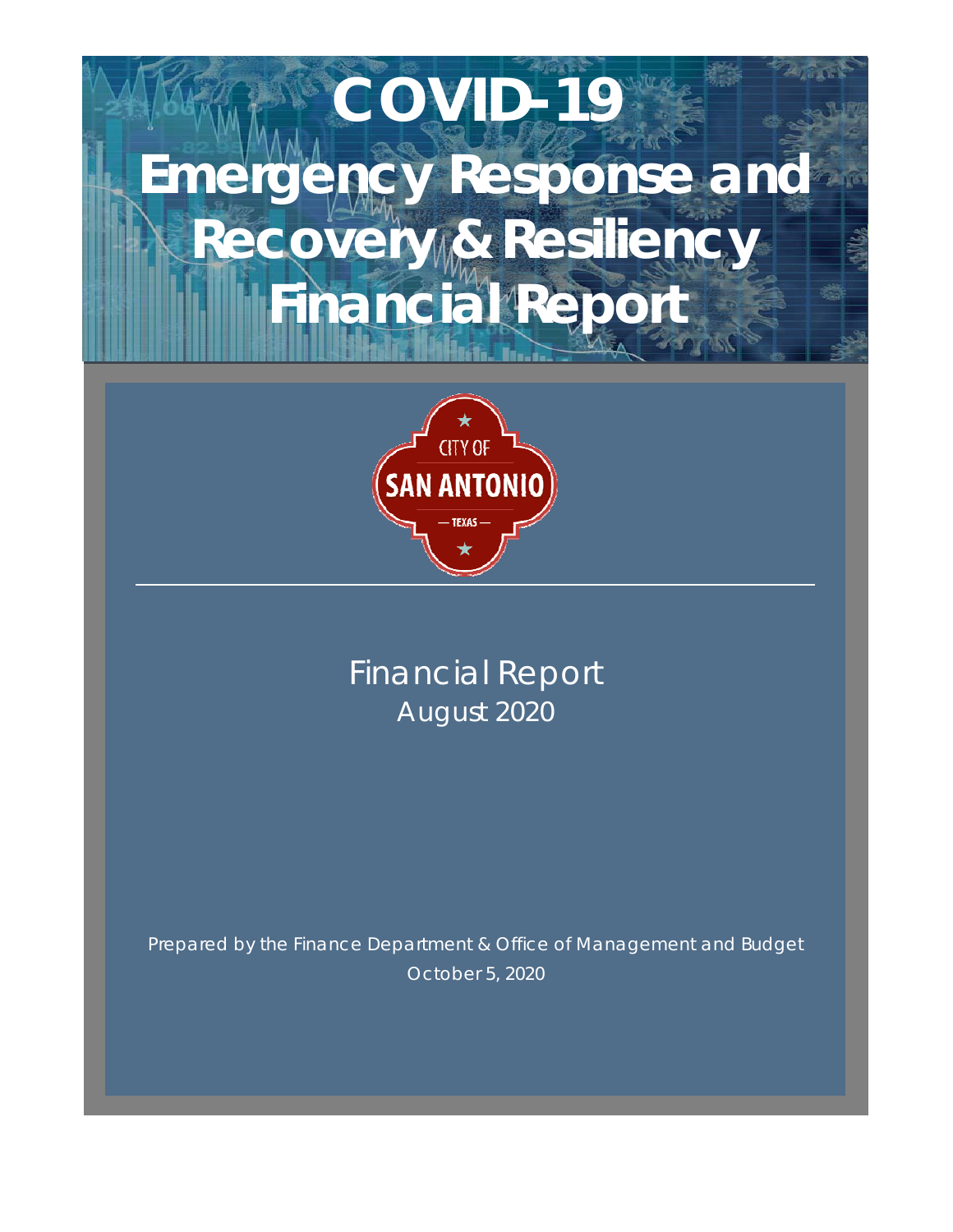# COVID-19 Recovery & Resiliency Plan Financial Report

**August 2020 Financial Report**

# TABLE OF CONTENTS

| <b>Title</b>                          | Page |
|---------------------------------------|------|
|                                       |      |
| Summary of Revenues & Expenses        | 1    |
| <b>Emergency Response</b>             | 2    |
| Health Implementation Plan            | 3    |
| <b>Recovery &amp; Resiliency Plan</b> | 4    |
| <b>Other Programs</b>                 | 5    |

All financial data is from the City's financial management system. This is an unaudited financial report.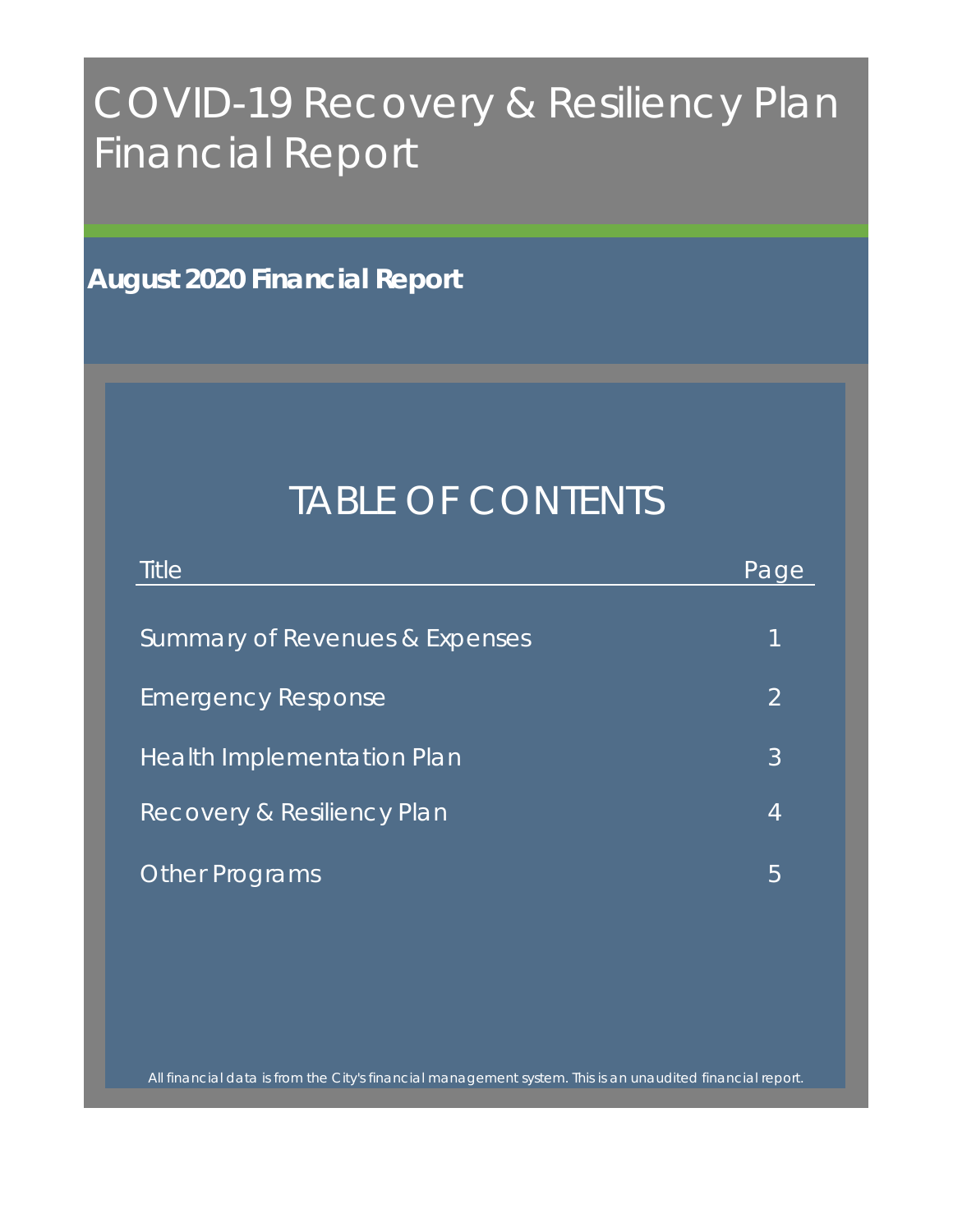# August 2020 Financial Report

|                                                      |                     | <b>Budget</b>           |         | Plan thru<br><b>August</b>                   |         | <b>Actuals thru</b><br><b>August</b> |    | Variance    | %<br><b>Spent</b> |
|------------------------------------------------------|---------------------|-------------------------|---------|----------------------------------------------|---------|--------------------------------------|----|-------------|-------------------|
|                                                      |                     |                         |         |                                              |         |                                      |    |             |                   |
| <b>EXPENSES BY FUNDING SOURCE</b>                    |                     |                         |         |                                              |         |                                      |    |             |                   |
| <b>Coronavirus Relief Fund</b>                       | \$                  | 269,983,717             | \$      | 134,153,482                                  | - \$    | 137,642,990 \$                       |    | 3,489,508   | 51.0%             |
| <b>General Fund</b>                                  |                     | 125,601,800             |         | 2,495,305                                    |         | 4,041,759                            |    | 1,546,454   | 3.2%              |
| <b>TIRZ</b>                                          |                     | 4,036,233               |         | 4,036,233                                    |         | 4,036,233                            |    |             | 100.0%            |
| San Antonio Housing Trust                            |                     | 6,000,000               |         | 5,000,000                                    |         | 5,000,000                            |    |             | 83.3%             |
| FEMA Reimbursement (75%)                             |                     | 2,893,192               |         | 2,893,192                                    |         | 3,575,277                            |    | 682,086     | 123.6%            |
| <b>Other Federal Grants</b>                          |                     | 118,895,783             |         | 24,763,266                                   |         | 24,763,266                           |    |             | 20.8%             |
| Donations                                            |                     | 200,000                 |         | 200,000                                      |         | 200,000                              |    |             | 100.0%            |
| <b>Total Resources</b>                               | $\ddot{\bm{\zeta}}$ | 527,610,725             | \$      | 173,541,478                                  |         | 179,259,526                          | \$ | 5,718,048   | 34.0%             |
|                                                      |                     |                         |         |                                              |         |                                      |    |             |                   |
| <b>EXPENSES BY PROGRAM</b>                           |                     |                         |         |                                              |         |                                      |    |             |                   |
| <b>Emergency Response</b>                            |                     |                         |         |                                              |         |                                      |    |             |                   |
| Eligible Payroll, Protective Equipment & Supplies \$ |                     | 146,494,223             | \$      | 100,437,007                                  | $\zeta$ | 105,270,424 \$                       |    | (4,833,417) | 71.9%             |
|                                                      |                     |                         |         |                                              |         |                                      |    |             |                   |
| <b>Health Implementation Plan</b>                    |                     |                         |         |                                              |         |                                      |    |             |                   |
| Metro Health                                         | $\zeta$             | 45,689,064              | $\zeta$ | $3,917,533$ \$                               |         | $4,613,114$ \$                       |    | (695, 581)  | 10.1%             |
| Fire                                                 |                     | 7,781,530               |         | 1,081,090                                    |         | 1,445,220                            |    | (364, 129)  | 18.6%             |
| Subtotal                                             | \$                  | 53,470,594              | $\zeta$ | 4,998,624 \$                                 |         | $6,058,334$ \$                       |    | (1,059,710) | 11.3%             |
| <b>Recovery &amp; Resiliency</b>                     |                     |                         |         |                                              |         |                                      |    |             |                   |
| Workforce                                            | \$                  | 75,000,000 \$           |         | $13,050$ \$                                  |         | $3,039$ \$                           |    | 10,011      | 0.0%              |
| Housing Security EHAP Ph 1                           |                     | 25,553,016              |         | 24,144,735                                   |         | 25,463,827                           |    | (1,319,092) | 99.7%             |
| Housing Security EHAP Ph 2                           |                     | 26,944,551              |         | 15,876,708                                   |         | 15,956,272                           |    | (79, 564)   | 59.2%             |
| Housing Security EHAP Ph 3                           |                     | 24,102,756              |         |                                              |         |                                      |    |             | 0.0%              |
| Housing Security (not including EHAP)                |                     | 31,741,309              |         | 871,689                                      |         | 1,510,580                            |    | (638, 891)  | 4.8%              |
| <b>Small Business</b>                                |                     | 38,100,000              |         | 14,239,172                                   |         | 11,140,877                           |    | 3,098,295   | 29.2%             |
| Digital Inclusion                                    |                     | 27,297,546              |         | 13,768                                       |         |                                      |    | 13,768      | 0.0%              |
| Subtotal                                             | \$                  | 248,739,178 \$          |         | $55,159,121$ \$                              |         | 54,074,594 \$                        |    | 1,084,527   | 21.7%             |
| <b>Other Care Programs</b>                           | $\zeta$             | 50,575,607 \$           |         |                                              |         |                                      |    |             |                   |
| Airport                                              |                     |                         |         |                                              | $\zeta$ |                                      | Ş  |             | 0.0%<br>53.9%     |
| Child Care Services Program<br><b>Public Safety</b>  |                     | 11,175,769<br>5,770,926 |         | 6,022,077                                    |         | 6,022,077<br>2,717,503               |    |             | 47.1%             |
| Head Start and Early Head Start                      |                     | 2,960,475               |         | 2,717,503<br>870                             |         | 870                                  |    |             | 0.0%              |
| <b>Senior Nutrition</b>                              |                     | 1,323,060               |         | 341,752                                      |         | 341,752                              |    |             | 25.8%             |
| Health                                               |                     | 2,805,278               |         |                                              |         |                                      |    |             | 0.0%              |
| Other                                                |                     | 438,026                 |         | 6,936                                        |         | 6,936                                |    | $\mathbf 0$ | 1.6%              |
| Subtotal                                             | $\mathsf{S}$        | 75,049,141 \$           |         | $9,089,137$ \$                               |         | $9,089,137$ \$                       |    | $\mathbf 0$ | 12.1%             |
| <b>FEMA Eligible Expenses (100% of Cost)</b>         |                     |                         |         |                                              |         |                                      |    |             |                   |
| <b>PPE &amp; Isolation Facilities</b>                |                     | $3,857,589$ \$          |         | $3,857,589$ \$                               |         | $4,767,036$ \$                       |    | (909, 447)  | 123.6%            |
|                                                      |                     |                         |         |                                              |         |                                      |    |             |                   |
| <b>Total Expenditures</b>                            | ∣\$                 |                         |         | 527,610,725 \$ 173,541,478 \$ 179,259,526 \$ |         |                                      |    | (5,718,048) | 34.0%             |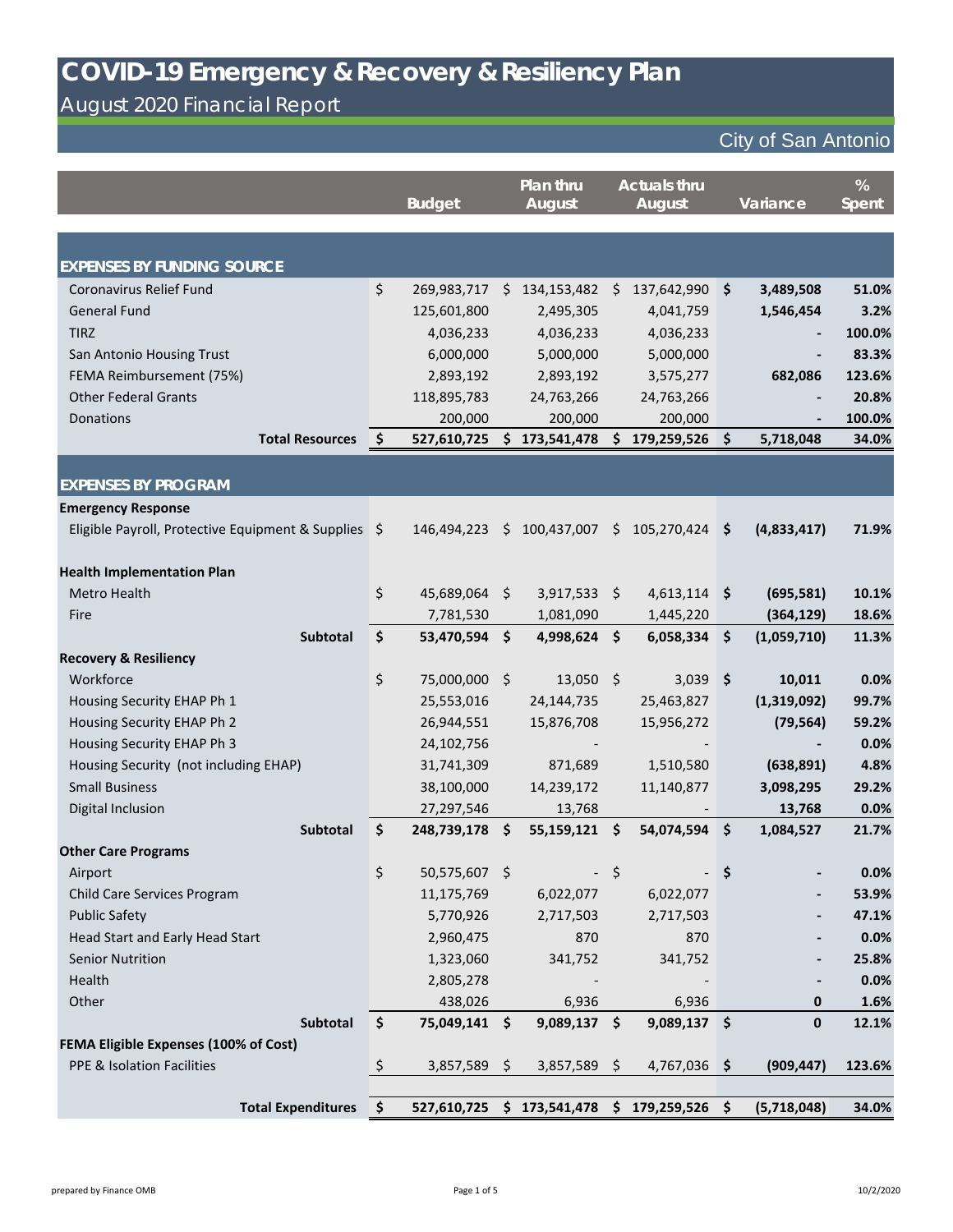#### August 2020 Financial Report

| <b>EMERGENCY RESPONSE</b>                         | <b>Budget</b> |             |   | Plan thru<br>August |   | <b>Actuals thru</b><br>August |    | Variance      | %<br>Spent |
|---------------------------------------------------|---------------|-------------|---|---------------------|---|-------------------------------|----|---------------|------------|
| <b>Eligible Payroll</b>                           |               |             |   |                     |   |                               |    |               |            |
| Fire Payroll                                      | \$            | 115,996,765 | S | 86,594,416          | S | 85,620,386 \$                 |    | 974,030       | 73.8%      |
| Health Payroll                                    |               | 5,090,982   |   | 1,649,319           |   | 2,384,231                     |    | (734, 912)    | 46.8%      |
| Police Payroll                                    |               | 4,578,942   |   | 2,050,109           |   | 1,806,133                     |    | 243,977       | 39.4%      |
| All Other Departments                             |               | 11,985,874  |   | 6,209,176           |   | 12,464,703                    |    | (6, 255, 527) | 104.0%     |
| <b>City PPE &amp; Supplies</b>                    |               | 8,841,660   |   | 3,933,987           |   | 2,994,972                     | \$ | 939,015       | 33.9%      |
| <b>Total City Eligible Payroll &amp; Supplies</b> |               | 146,494,223 | Ś | 100,437,007         |   | 105,270,424                   | Ŝ  | (4,833,417)   | 71.9%      |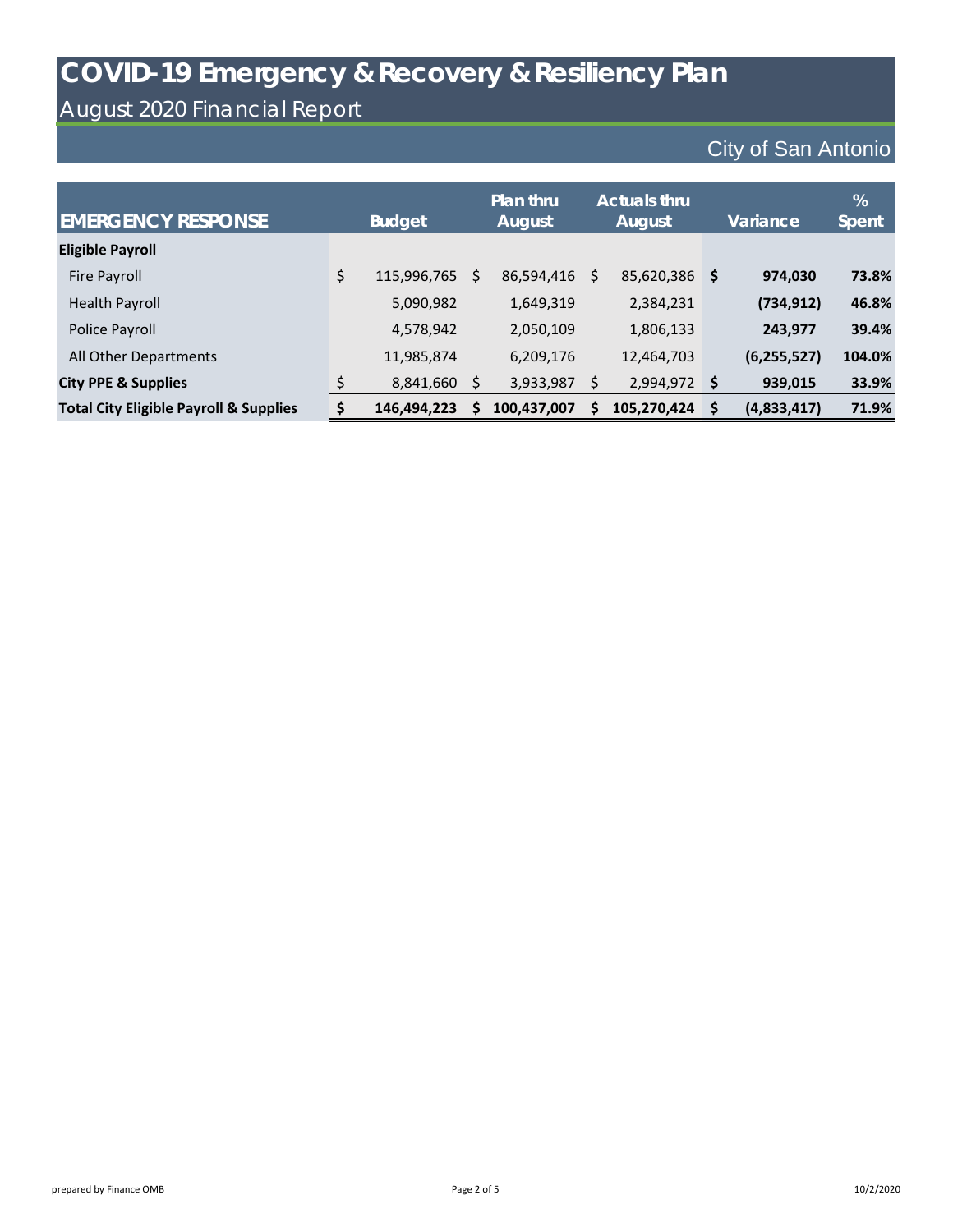# August 2020 Financial Report

|                                                                     | <b>Budget</b>    |    | Plan thru<br><b>August</b> |         | <b>Actuals thru</b><br><b>August</b> |    | Variance                 | %<br><b>Spent</b> |
|---------------------------------------------------------------------|------------------|----|----------------------------|---------|--------------------------------------|----|--------------------------|-------------------|
| <b>HEALTH IMPLEMENTATION PLAN</b><br><b>Metro Health Department</b> |                  |    |                            |         |                                      |    |                          |                   |
| COVID-19 Project Management                                         | \$<br>4,827,783  | \$ | 567,138                    | $\zeta$ | 1,092,092                            | \$ | (524, 954)               | 22.6%             |
| <b>COVID-19 Testing Task Force</b>                                  | 25,018,499       |    | 1,683,156                  |         | 1,830,193                            |    | (147, 037)               | 7.3%              |
| COVID-19 Community Education                                        | 105,000          |    |                            |         |                                      |    |                          | 0.0%              |
| <b>COVID-19 Main COVID Hotline</b>                                  | 81,946           |    | 62,411                     |         | 92,500                               |    | (30,089)                 | 112.9%            |
| COVID-19 Media Relations & Communication                            | 1,491,591        |    | 268,392                    |         | 235,211                              |    | 33,181                   | 15.8%             |
| COVID-19 Community Health & Prevention                              | 775,301          |    | 35,432                     |         | 55,729                               |    | (20, 297)                | 7.2%              |
| COVID-19 Data Management                                            | 1,924,579        |    | 183,993                    |         | 183,993                              |    |                          | 9.6%              |
| COVID-19 COVID Case Investigation Team                              | 5,000,247        |    | 371,935                    |         | 382,049                              |    | (10, 113)                | 7.6%              |
| <b>COVID-19 Contact Tracing</b>                                     | 4,655,675        |    | 261,594                    |         | 261,594                              |    |                          | 5.6%              |
| <b>COVID-19 Congregate Settings</b>                                 | 918,050          |    | 126,129                    |         | 126,129                              |    |                          | 13.7%             |
| <b>COVID-19 Provider Hotline</b>                                    | 70,148           |    | 18,365                     |         | 18,365                               |    |                          | 26.2%             |
| COVID-19 Provider Relations & Epi Hotline                           | 138,000          |    | 41,862                     |         | 41,862                               |    | $\overline{\phantom{0}}$ | 30.3%             |
| COVID-19 PHEP Support                                               | 182,245          |    | 68,126                     |         | 64,398                               |    | 3,728                    | 35.3%             |
| COVID-19 Research                                                   | 500,000          |    | 229,000                    |         | 229,000                              |    |                          | 45.8%             |
| <b>Total</b>                                                        | \$<br>45,689,064 | Ŝ. | 3,917,533                  | \$      | 4,613,114                            | \$ | (695, 581)               | 10.1%             |

| <b>HEALTH IMPLEMENTATION PLAN</b><br><b>Fire Department</b> |                  |                          |                          |                 |        |
|-------------------------------------------------------------|------------------|--------------------------|--------------------------|-----------------|--------|
| Asst Med Dir & Infect Control Nurse                         | \$<br>226,498 \$ | $25,000$ \$              | $\overline{\phantom{a}}$ | \$<br>25,000    | 0.0%   |
| Decontamination Equipment                                   | 32,799           | 32,799                   | 54,656                   | (21, 857)       | 166.6% |
| Fire & EMS Vehicle Equipment                                | 4,598,881        | $\overline{\phantom{a}}$ | 201,543                  | (201, 543)      | 4.4%   |
| <b>MIH Equipment</b>                                        | 918,954          | 686,475                  | 367,953                  | 318,521         | 40.0%  |
| <b>MIH Medications</b>                                      | 75,628           |                          |                          |                 | 0.0%   |
| <b>Protective Personnel Equipment</b>                       | 854,770          | 224,270                  | 236,547                  | (12, 277)       | 27.7%  |
| SAFD First Responder Payroll                                |                  |                          |                          |                 |        |
| <b>Temp Staff Inventory Mgmt</b>                            | 115,000          |                          | 4,323                    | (4, 323)        | 3.8%   |
| <b>Testing Mobile Unit</b>                                  | 959,000          | 112,547                  | 580,198                  | (467, 651)      | 60.5%  |
| <b>Total</b>                                                | \$<br>7,781,530  | 1,081,090                | 1,445,220<br>s           | (364, 129)<br>S | 18.6%  |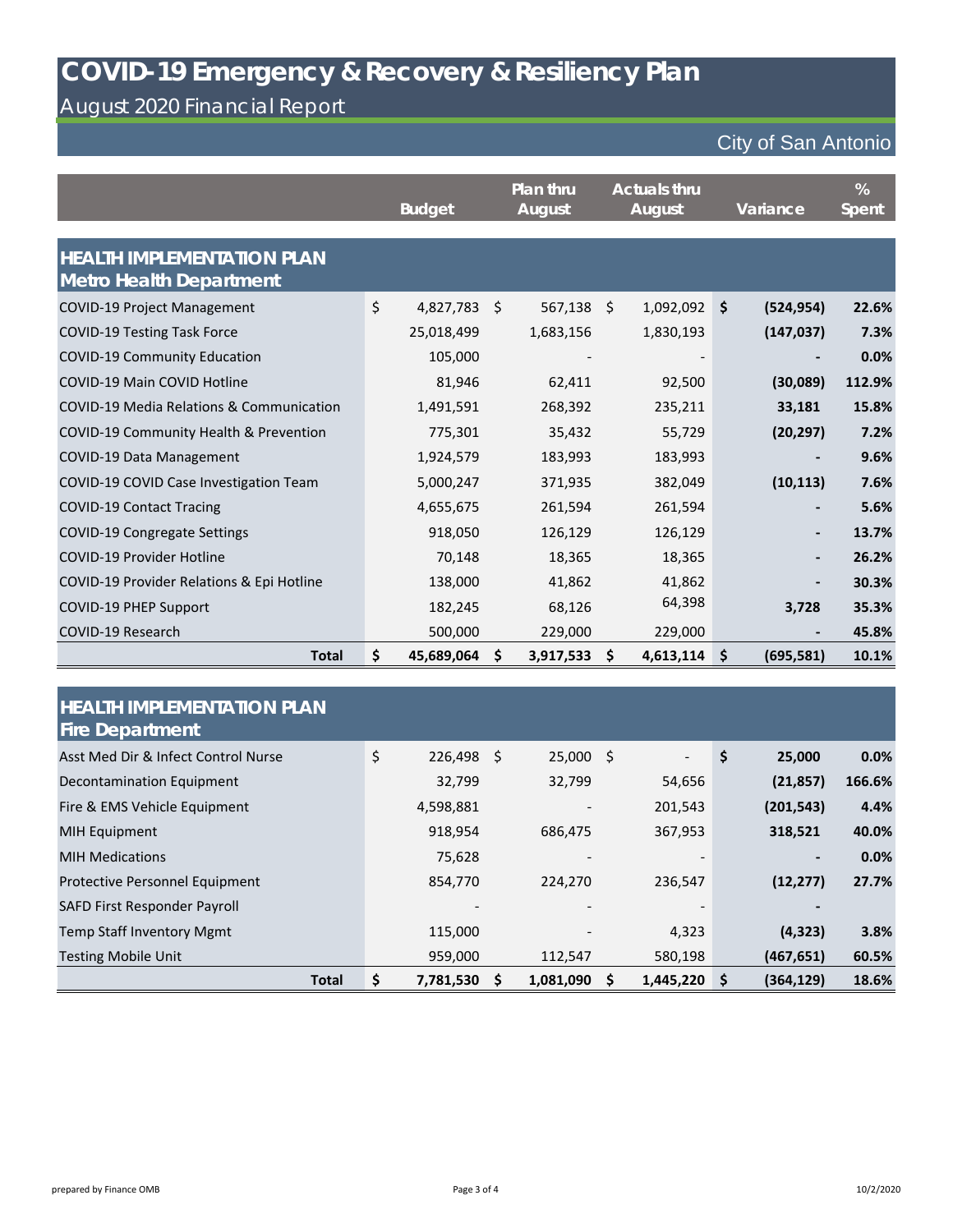August 2020 Financial Report

|                                         | <b>Budget</b> |             | Plan thru<br><b>August</b> |             | <b>Actuals thru</b><br><b>August</b> |            |    | Variance    | %<br><b>Spent</b> |
|-----------------------------------------|---------------|-------------|----------------------------|-------------|--------------------------------------|------------|----|-------------|-------------------|
|                                         |               |             |                            |             |                                      |            |    |             |                   |
| <b>WORKFORCE</b>                        |               |             |                            |             |                                      |            |    |             |                   |
| WF Dev Training & Development           | \$            | 65,000,000  | -\$                        | $13,050$ \$ |                                      | 3,039      | Ŝ. | 10,011      | 0.0%              |
| <b>WF Dev Childcare</b>                 |               | 10,000,000  |                            |             |                                      |            |    |             | 0.0%              |
| <b>Total</b>                            | \$            | 75,000,000  | -\$                        | 13,050      | -\$                                  | 3,039      | -S | 10,011      | 0.0%              |
|                                         |               |             |                            |             |                                      |            |    |             |                   |
| <b>HOUSING SECURITY</b>                 |               |             |                            |             |                                      |            |    |             |                   |
| Housing Sec Domestic Violence           | \$            | 3,300,000   | - \$                       | 343         | Ŝ.                                   | 343        | Š. |             | 0.0%              |
| Housing Sec Fam Ind Initiative          |               | 4,000,000   |                            |             |                                      |            |    |             | 0.0%              |
| Housing Sec Fin Recovery Hub            |               | 4,040,966   |                            | 37,352      |                                      | 112,881    |    | (75, 529)   | 2.8%              |
| Housing Sec Low Cost Fin Prod           |               | 120,000     |                            |             |                                      |            |    |             | 0.0%              |
| Housing Sec D2D Engagement              |               | 500,000     |                            |             |                                      | 4,141      |    | (4, 141)    | 0.8%              |
| Housing Sec Digital Referral Platform   |               | 1,500,000   |                            |             |                                      |            |    |             | 0.0%              |
| Housing Sec Homeless Shelter            |               | 17,150,678  |                            | 830,418     |                                      | 1,393,214  |    | (562, 796)  | 8.1%              |
| Housing Sec COVID Migrant Operation     |               | 200,000     |                            |             |                                      |            |    |             | 0.0%              |
| Emergency Housing Assistance (Ph1 to 3) |               | 76,600,323  |                            | 40,021,443  |                                      | 41,420,099 |    | (1,398,656) | 54.1%             |
| Housing Sec Rec Resource Center         |               | 465,165     |                            |             |                                      |            |    |             | 0.0%              |
| Housing Sec Right to Counsel            |               | 464,500     |                            | 3,576       |                                      |            |    | 3,576       | 0.0%              |
| <b>Total</b>                            | \$            | 108,341,632 | S                          | 40,893,132  | \$                                   | 42,930,679 | \$ | (2,037,547) | 39.6%             |

| <b>SMALL BUSINESS</b>            |                  |            |                          |          |           |       |
|----------------------------------|------------------|------------|--------------------------|----------|-----------|-------|
| Small Biz Microbiz Support       | \$<br>27,000,000 | 9,251,600  | 9,212,969                | S        | 38,630    | 34.1% |
| Small Biz Prot Equip & Sanitizer | 2,000,000        | 2,000,000  | 1,922,076                |          | 77,924    | 96.1% |
| Small Biz Fin Recovery Hub       | 200,000          |            |                          |          |           | 0.0%  |
| Small Biz D2D Engagement         | 1,300,000        | 437,572    | 5,832                    |          | 431,740   | 0.4%  |
| Small Biz Job Training           | 5,000,000        | 1,250,000  | $\overline{\phantom{0}}$ |          | 1,250,000 | 0.0%  |
| Small Biz Arts Support           | 2,600,000        | 1,300,000  |                          |          | 1,300,000 | 0.0%  |
| <b>Total</b>                     | \$<br>38,100,000 | 14,239,172 | 11,140,877               | <b>S</b> | 3,098,295 | 29.2% |

| <b>DIGITAL INCLUSION</b>               |                |                          |      |       |        |         |
|----------------------------------------|----------------|--------------------------|------|-------|--------|---------|
| Dig Inc Core Inf & Fiber Connections   | $4,000,000$ \$ |                          | $-5$ | $-S$  |        | $0.0\%$ |
| Dig Inc Network Access & Wireless Mesh | 15,874,546     | $\overline{\phantom{a}}$ |      |       |        | 0.0%    |
| Dig Inc Student Home Connection        | 7,150,000      | 13,768                   |      | -     | 13,768 | 0.0%    |
| Dig Inc Recovery Portal                | 273.000        | $\overline{\phantom{a}}$ |      | -     |        | 0.0%    |
| <b>Total</b>                           | 27,297,546     | 13,768                   |      | $-1S$ | 13,768 | 0.0%    |